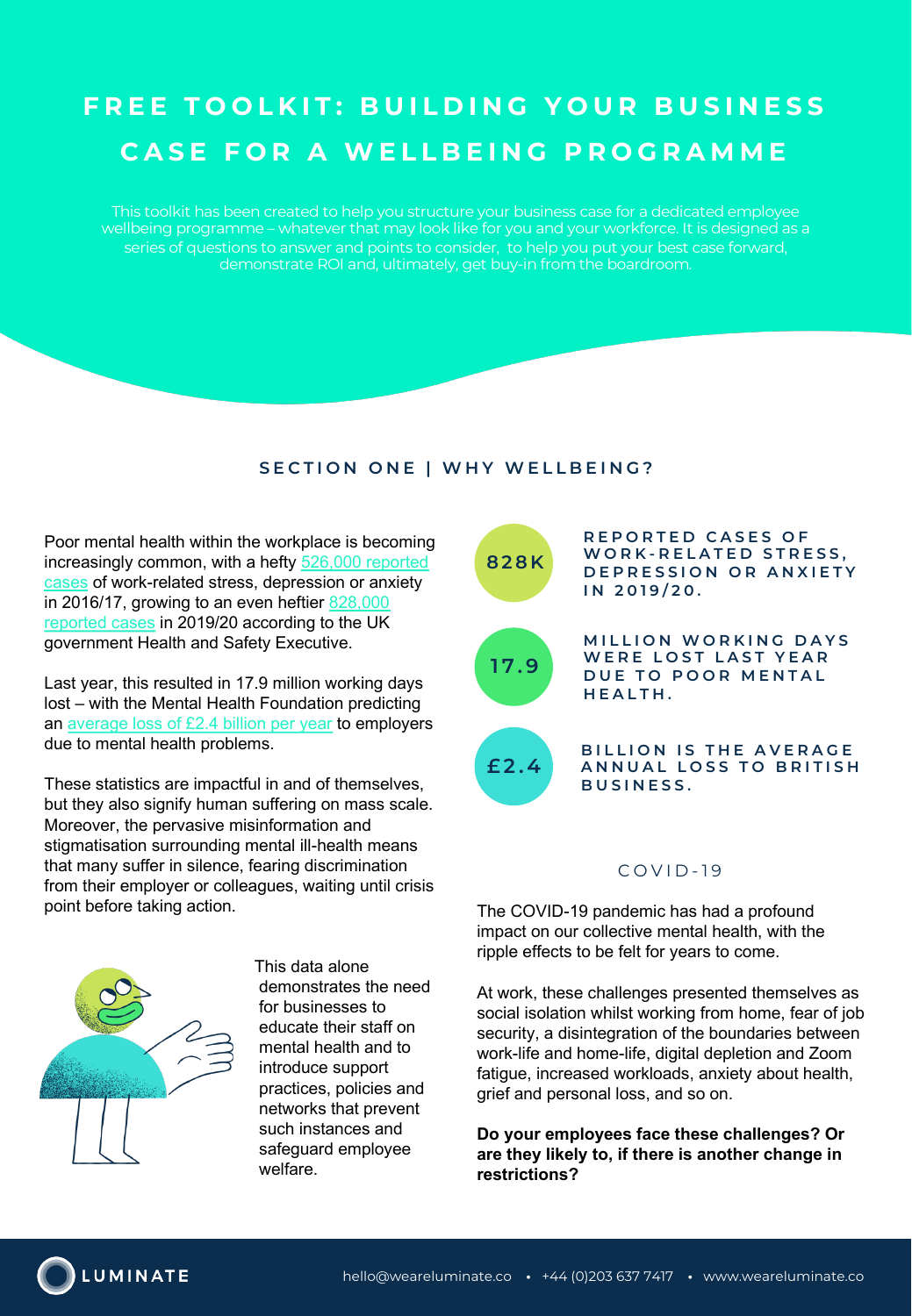#### **SECTION ONE CONTINUED… | WHY WELLBEING?**

### STRONGLY ADVISED BY HR BODIES

Leading HR bodies, the Chartered Institute of Personnel and Development (CIPD) and the UK Advisory, Conciliation and Arbitration Service (ACAS), heavily encourage businesses to have a comprehensive, stand-alone wellbeing strategy [with CIPD publishing their official stance on](https://www.cipd.co.uk/news-views/viewpoint/employee-health-well-being) employee wellbeing as follows, alongside actions for the government and recommendations for employers.

## ISO 45003

ISO 45003 is the first global standard for managing mental health in the workplace – published only this June 2021.

Best viewed as an extension of ISO 45001 (Occupational Health and Safety), this new guidance follows the same structure but focuses on managing and minimising psychological risks within the workplace. Certification in ISO 45003 will be available soon.

*Employers have a fundamental duty of care for the physical and mental health and wellbeing of their workers. However, our research shows that despite more organisations stepping up their efforts, half still don't have a standalone wellbeing strategy.*

*A focus on employee health and wellbeing should be a core element of any HR strategy and central to the way an organisation operates. It should not simply consist of one-off initiatives.*

STATEMENT FROM CIPD

#### RETURN ON INVESTMENT

Businesses that invest in employee wellbeing see returns in productivity, reduced absenteeism, reduced presenteeism, and greater staff retention – all positively effecting the bottom line.

A study conducted by London School of Economics (LSE) assessed the impact of a wellbeing programme in the UK office of a large, multi-national employer. The organisation spent £40,000 on a wellbeing initiative for 500 employees across 1 year. They calculated gains of £387,722 as a direct result of the programme, arising from reduced presenteeism (a saving of £277,195) and absenteeism (a saving of £110,527).1.

In a simila[r vein, Deloitte's 'Mental health and employers: refreshing the case for inv](https://www2.deloitte.com/uk/en/pages/annual-report-2020/stories/it-pays-to-support-mental-health-at-work.html)estment' report (2020), found that for each £1 spent on mental health interventions, employers get £5 back.

[For more examples of ROI, check out Luminate's very own business case for employee wellbeing](https://www.weareluminate.co/the-business-case-for-wellbeing-programmes/) programmes here.

[1] Mills P, Kessler R, Cooper J, Sullivan S (2007) Impact of a health promotion program on employee health risks and work productivity. American Journal of Health Promotion 22:45–53.

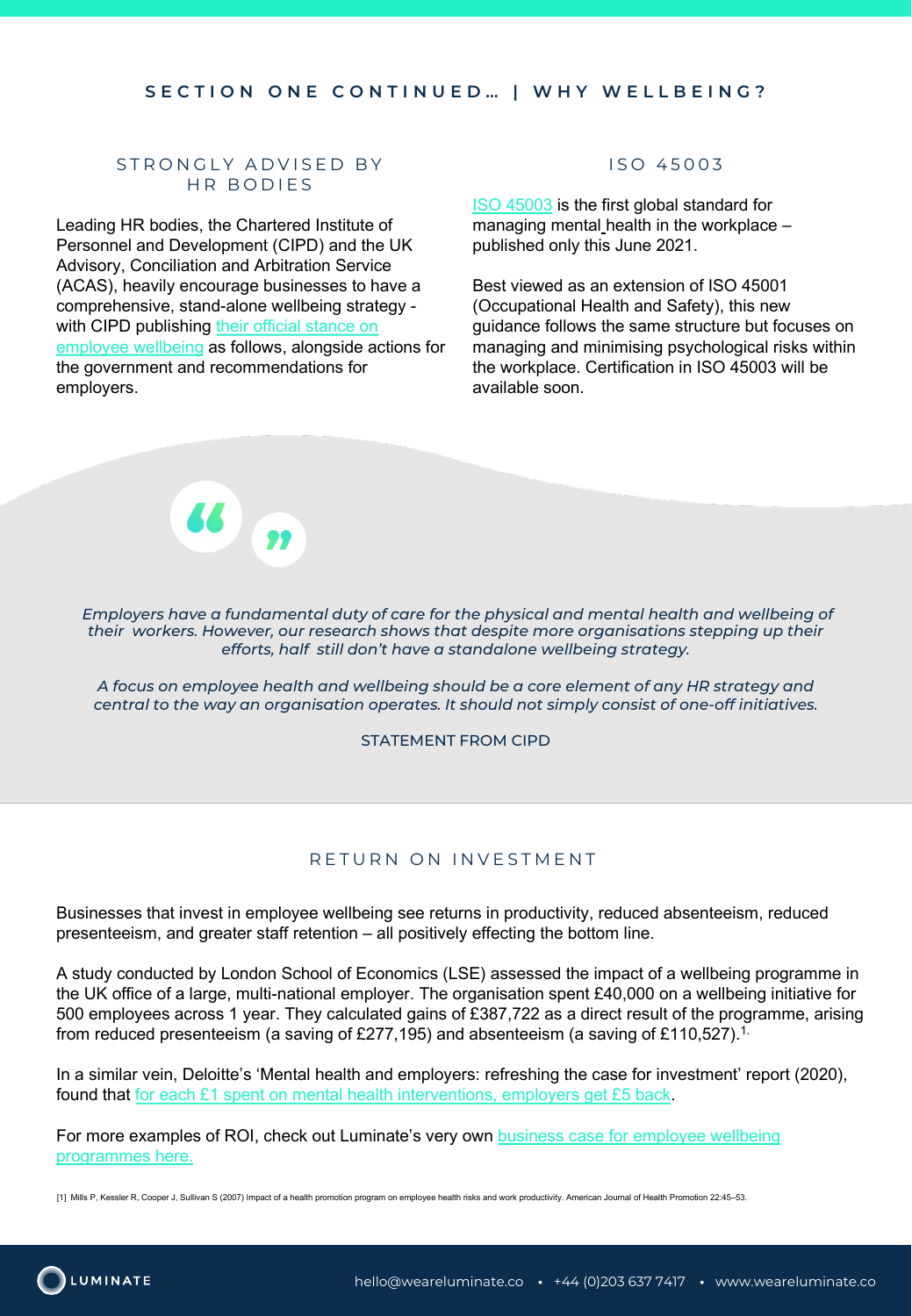# **SECTION ONE CONTINUED… | WHY WELLBEING?**

## YOUR EMPLOYEE FEEDBACK

Last but certainly not least…

- O Do you conduct employee surveys from which wellbeing data can be extracted? Have any challenges or .wellbeing trends been identified here?
- Look at both the **quantitative** and **qualitative** data from your sickness and absence reports, leave rates, .exit interviews and employee/manager 121s.
- **C** Are there any advocates for a wellbeing programme within your organisation? If they're happy to be quoted, can you collect testimonials from them?
- Are there any success stories of wellbeing interventions within your organisation?

#### **SECTION TWO | WHAT DO YOU WANT TO ACHIEVE WITH YOUR WELLBEING PROGRAMME?**

- Start with basics what would make the most impact within your organisation? Are there any specific or urgent wellbeing challenges identified through employee surveying?
- [Break down your preferred actions into tertiary, secondary and primary –](https://makeadifference.media/mental/ready-for-iso-45003-standard-for-managing-psychological-health-and-safety-at-work/) following the UK public health model for disease prevention as outlined in ISO 45003.

**Tertiary prevention** (illness management) – care for individuals who have a mental illness. Examples could include: provision of an EAP, a policy in place for mental health-related sick leave or training for line managers in how to deal with mental illness at work etc.

**Secondary prevention** (risk management) – identify and control risk factors to avoid escalation. Examples could include: identifying high pressure areas within the business, regular surveying to understand the challenges, or allowing and encouraging employees to take leave when feeling unwell or run-down etc.

**Primary prevention** (wellbeing promotion) – keeping people well and assisting them to flourish. Examples could include: wellbeing workshops and webinars, yoga, fitness and meditation sessions or investment in effective home-working set-ups etc.

• How will your plan reach and incorporate different functions within the business? i.e. those in offices, those off-site, those working in shifts vs full time staff.

• Can you marry up employee wellbeing with the pre-existing human-centric programmes that you already have buy-in for? Such as Diversity and Inclusion, Learning and Development or the business's core values.



**?**